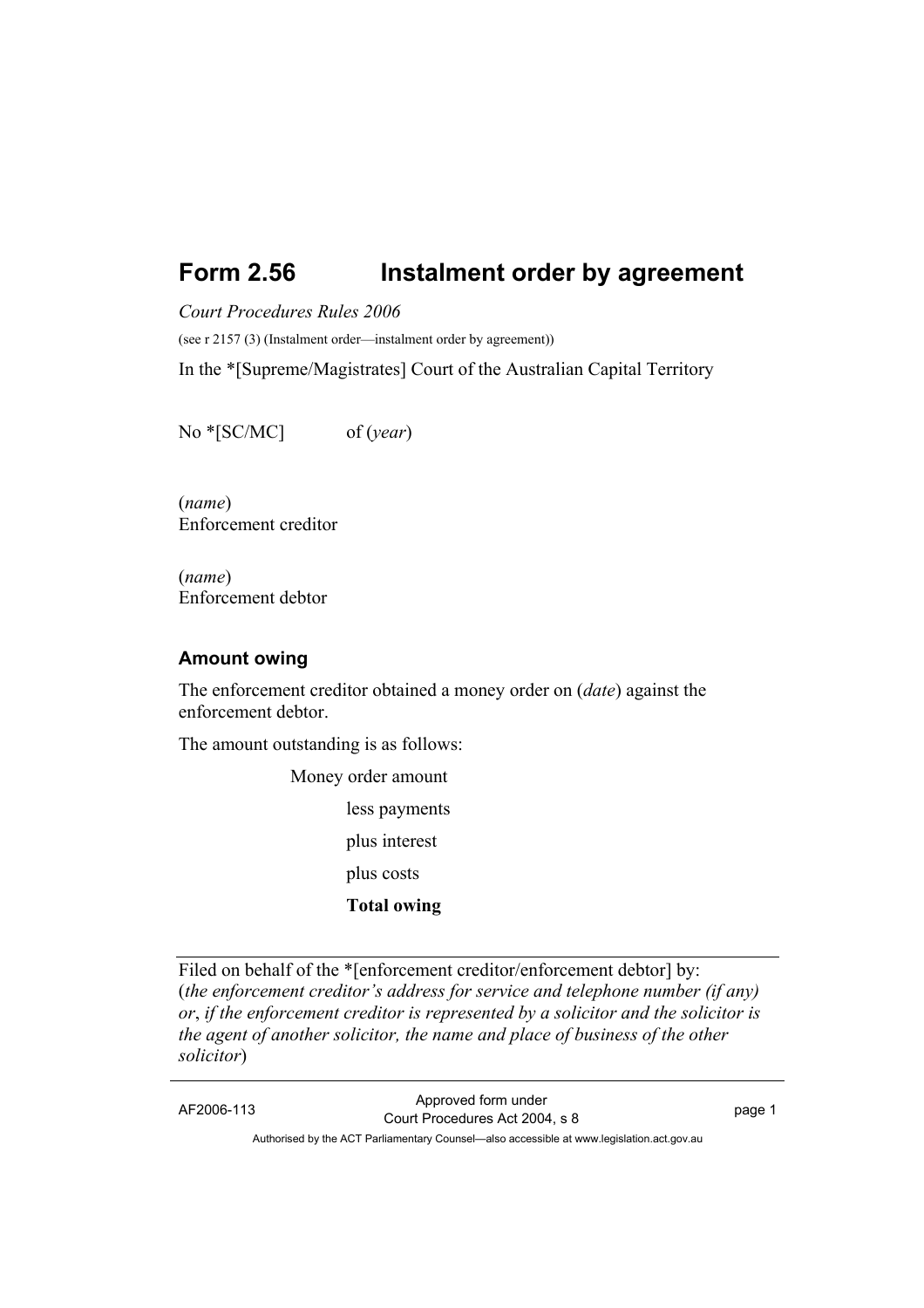## **Order**

*\**(*select 1 only of the following options*)

\*An order is made by agreement of the enforcement debtor and enforcement creditor in accordance with the instalment order agreement filed in the proceeding and attached to this order authorising satisfaction of the order debt by instalment payments as follows:

 payable by: (*name*) instalment amount: payable: \*[weekly/fortnightly/monthly/other (*specify*)]

The instalment payments are payable to the enforcement creditor at the address shown above or as otherwise directed in writing by the enforcement creditor.

\*An order is made by agreement of the enforcement debtor and enforcement creditor in accordance with the instalment order agreement filed in the proceeding and attached to this order authorising revocation of the instalment order in force in relation to the order debt.

\*An order is made by agreement of the enforcement debtor and enforcement creditor in accordance with the instalment order agreement filed in the proceeding and attached to this order authorising amendment of the instalment order in force in relation to the order debt as follows:

(*insert details*)

### **Notice to enforcement debtor and enforcement creditor**

You may apply to the Court to stay enforcement of this order at any time (see r 2013).

For provisions about amending, suspending or setting aside instalment orders, see rule 2160.